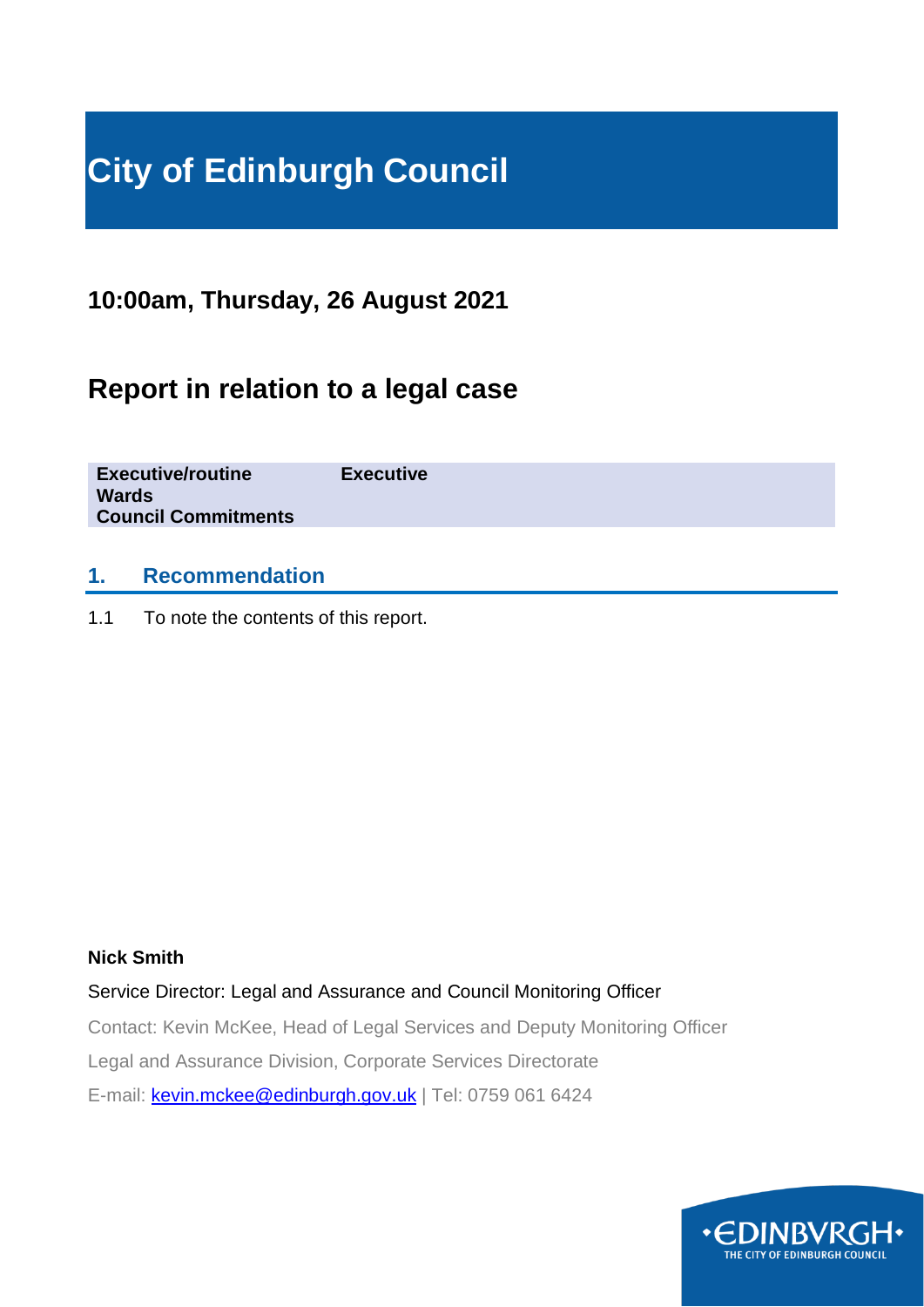**Report**

# **Report in relation to a legal case**

#### **2. Executive Summary**

- 2.1 On 23 June 2021 Sheriff Noble issued his judgment in the case of *John Travers v City of Edinburgh Council*.
- 2.2 On 24 June 2021 the Council instructed the Monitoring Officer to "*report to all members of Council explaining the detailed conclusions of the court case and why the Council resisted the action it has now been instructed to carry out*". The instruction referred to was to deliver to Mr Travers a copy of the report prepared by PwC dated June 2016 ("the PwC Report") referred to in the judgment. The PwC Report has been the subject of a previous Monitoring Officer Report to Council on 30 June 2016 (on a B agenda).
- 2.3 At the outset it is worth confirming that both Chief Executive and the Monitoring Officer have always maintained significant sympathy for Mr Travers and his family for what they have been through. The outcomes of the PwC report were very concerning and, as members will be aware, resulted in a formal section 5 report to Council in June 2016 citing maladministration. The actions of certain ex-Council officers as detailed in the PwC report were unacceptable. The Council takes this opportunity to again reiterate that it takes whistleblowing seriously and seeks to encourage whistleblowers to come forward and will protect them appropriately when they do so.
- 2.4 The Council's position, verified by extensive external legal advice, was that it could not accede to what Mr Travers wanted without placing the Council at significant risk of being in breach of its data protection obligations and other obligations (as detailed in the confidential B agenda supplementary report ). The Council accepts the Sheriff's judgement that the full unredacted PwC Report should now be provided to Mr Travers. The granting of an order requiring the release of the report by a court means that the Council will not be in breach of its data protection obligations by doing so.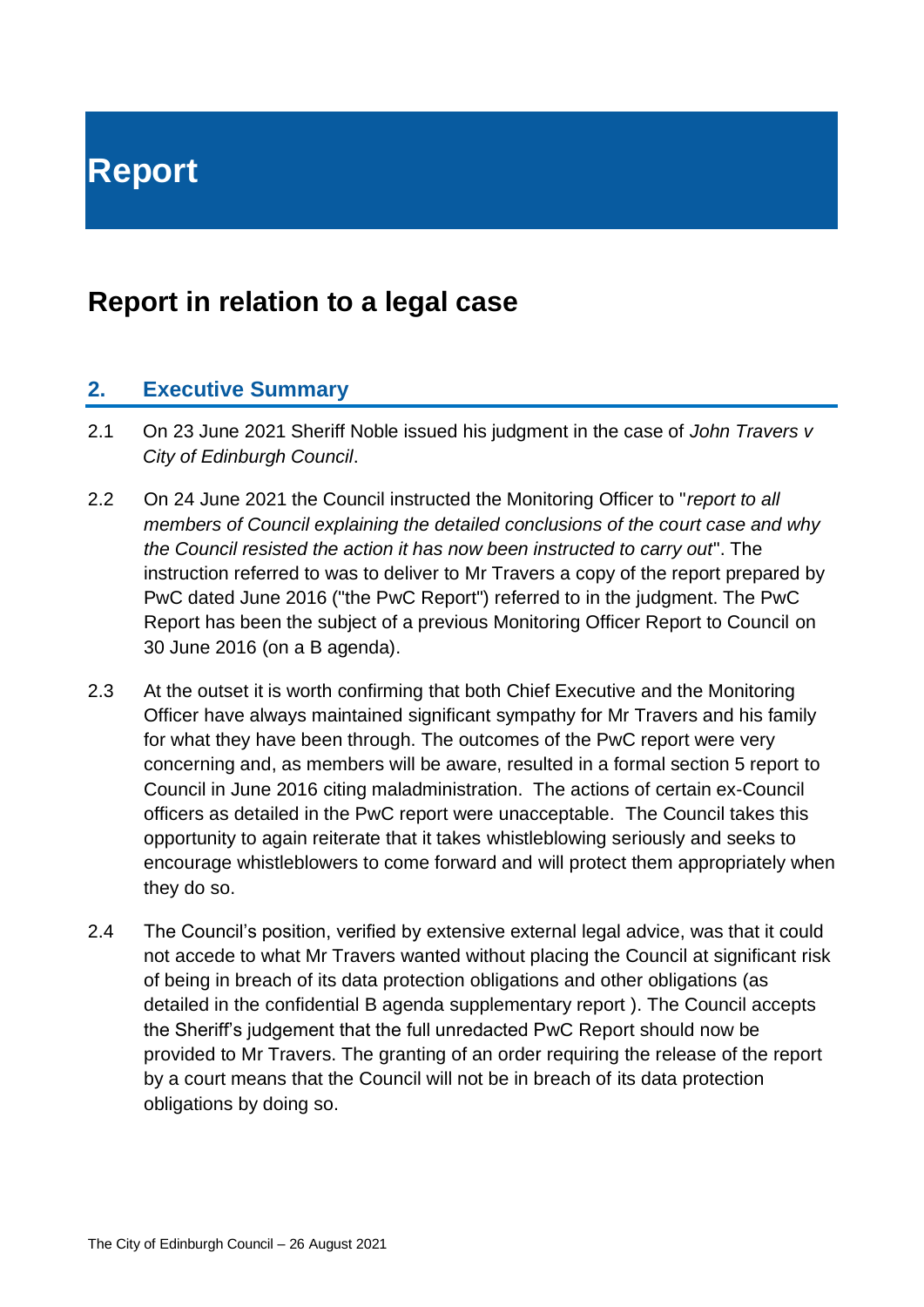2.5 A supplementary confidential report is provided to Council under B Agenda, detailing further relevant information which was considered by officers during the course of this case. This information is confidential and/or legally privileged.

#### **3. Background**

- 3.1 This report does not cover the detail of the PwC Report or the historic circumstances that gave rise to it. These matters were covered in the Monitoring Officer Report to Council dated 30 June 2016 citing maladministration and which was considered on a B agenda.
- 3.2 Mr Travers had for some time asserted that he was entitled to a full and unredacted copy of the PwC Report following the completion of the investigation that was undertaken by them. The Council did not have sufficient evidence to support Mr Travers' assertion. The reasons for this are more fully explained below.
- 3.3 Mr Travers raised proceedings against the Council in Edinburgh Sheriff Court in order to secure a full and unredacted copy of the PwC Report. His claim was based on what he asserted was his contractual right to be issued with a full and unredacted copy following discussions that had taken place between Mr Travers and the (then) Monitoring Officer on 18 November 2015 during the course of which Mr Travers asserted that he was advised he would be provided with a copy of the final PwC Report. Having taken comprehensive external legal advice, the Council defended Mr Travers' action on two main grounds.
- 3.4 The first ground was that the Council did not owe a contractual duty to provide Mr Travers with a copy of the PwC Report. The Council's former Monitoring Officer, who Mr Travers claimed promised him a copy of the report, could not recall making such a promise and considered it unlikely that he would have done so. Contemporary documentary evidence also indicated that no such promise appeared to have been made. The Council therefore considered that it did not have sufficient evidence that the alleged contractual obligation existed to justify voluntary release of the report to Mr Travers. See the confidential supplementary B agenda Report for further details of the potential consequences of doing so.
- 3.5 The second ground was that for the Council to agree to provide Mr Travers with an unredacted version of the PwC Report, the contract would have been contrary to public policy because it would involve the Council actively breaching Data Protection legislation. The PwC Report contains significant amounts of personal data belonging to Mr Travers and also to a number of other third parties who assisted PwC in their investigation. Given the sensitive nature of the issues considered in the course of the PwC investigation, individuals who had participated in the investigation did so on the reasonable understanding that their data would be used in relation to the Council's interests in the matters raised in the course of the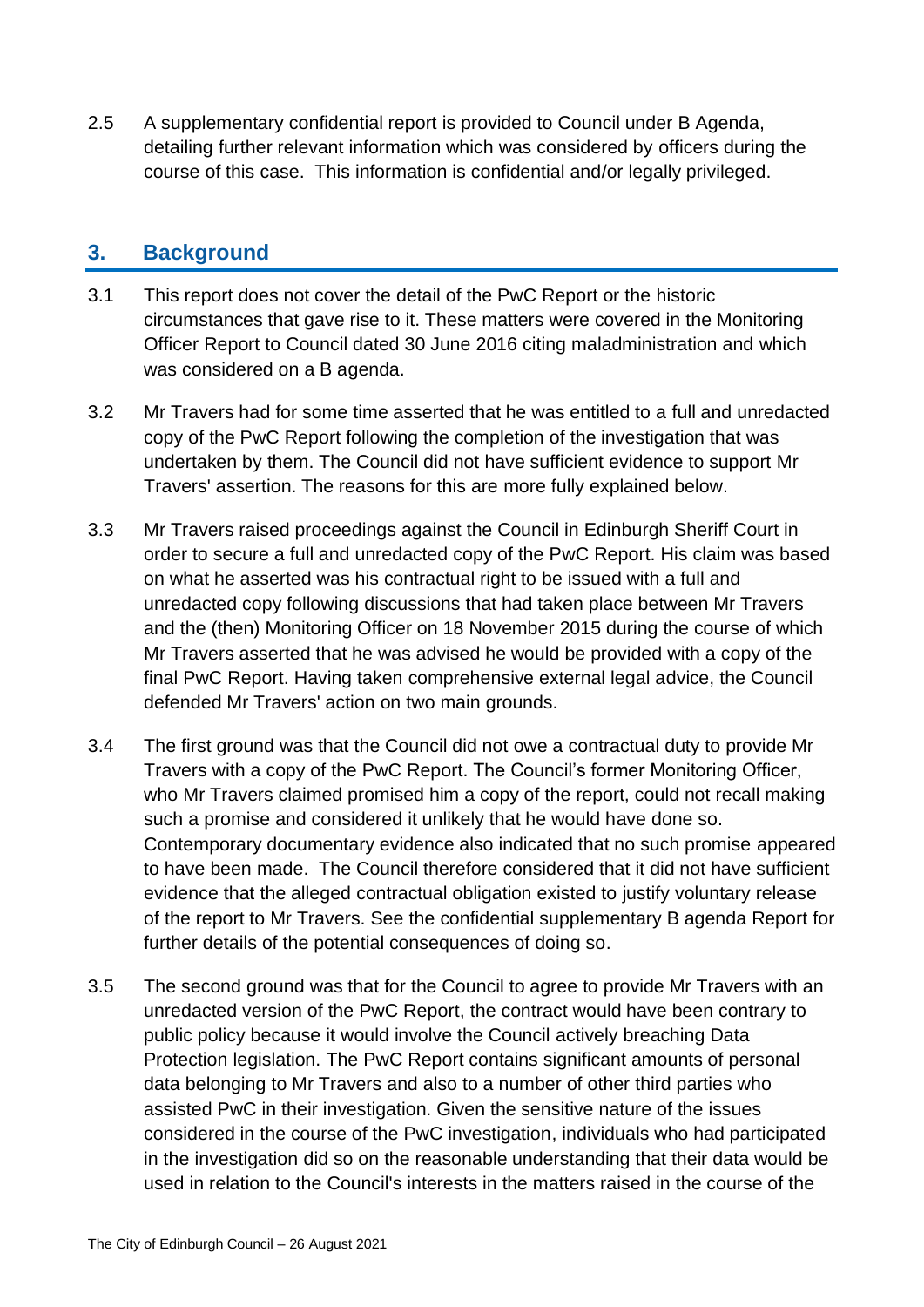investigation. In summary, release of the PwC Report in full to Mr Travers would have involved the unauthorised release of a large amount of this third party personal data. The release of this data would have exposed the Council to potential claims of breach of statutory duty from the third parties whose data is included within the PwC Report. It is the second of these grounds which was the principal reason for the Council resisting the action raised by Mr Travers. Both of the Council's grounds for resisting Mr Travers' action are explained further in the main section of this report.

- 3.6 In his judgment Sheriff Noble concluded that, having considered the evidence, on the balance of probabilities he decided that the Council did in fact owe a contractual obligation to provide Mr Travers with an unredacted copy of the PwC Report. He also decided that given the existence of such an obligation, Data Protection legislation did not bar Mr Travers from receiving an unredacted copy of the PwC Report if the court so ordered its release.
- 3.7 In response to the Sheriff's judgment, a copy of the unredacted PwC Report has now been provided to Mr Travers.

### **4. Main report**

- 4.1 The first ground of Mr Travers' claim was based upon discussions that took place between Mr Travers and the (then) Monitoring Officer in November 2015. On the basis of witness and documentary evidence, the view taken by the Council was that the available evidence did not support the existence of a binding contract between the Council and Mr Travers. This view was confirmed by external legal advice from Brodies LLP and a senior QC. For these reasons the Council resisted the first ground of Mr Travers' claim. The Council considered that any decision as to whether such a commitment was made would ultimately have to be made in court given the conflicting accounts and evidence available.
- 4.2 The Council's current Monitoring Officer had previously provided Mr Travers with a summary of the main findings of the PwC Report by email on 28 June 2016. In the absence of any other right to the information being established then Mr Travers had to be treated as any other requester of information and the relevant legislation (FOI and DPA) was applied.
- 4.3 On 29 August 2016 the Council provided Mr Travers with a redacted copy of the PwC Report in response to a subiect access request. The intention of this, together with the summary outcomes email referred to above, was to provide Mr Travers with information on the findings of PwC and also provide access to his own personal data as contained within the PwC Report without breaching the Council's obligations to third parties under Data Protection legislation. Accordingly, by August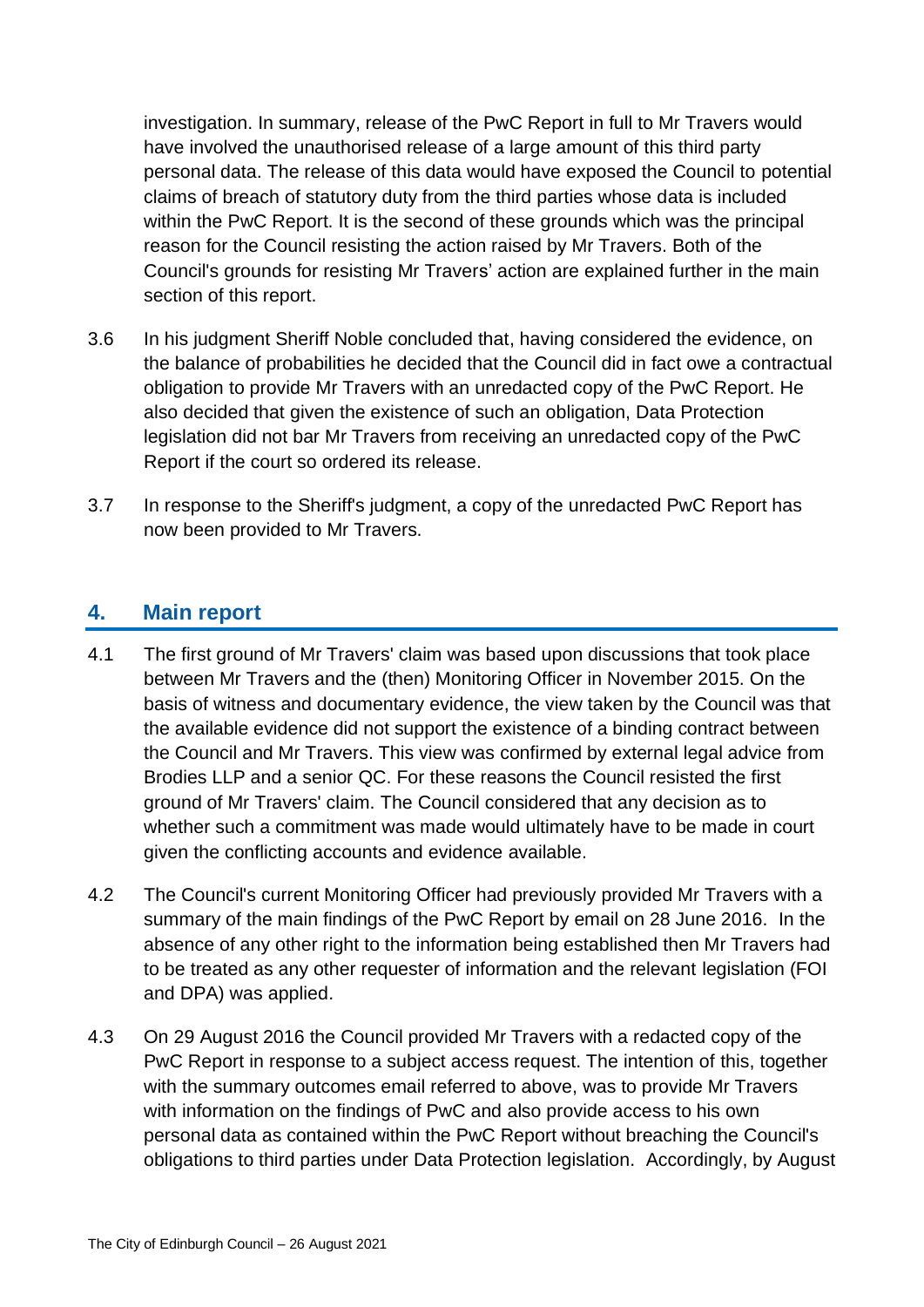2016, Mr Travers had been provided with the summary outcomes, as well as all information from within the PwC report which related to him and his family.

- 4.4 The decision to provide Mr Travers with a redacted version of the PwC Report followed specialist external legal advice on the Council's duties under Data Protection legislation regarding third party personal data. See also the supplementary B agenda report in this regard. In summary, the Council was advised that the only way for the Council to release the full and unredacted report to Mr Travers without being at significant risk of breaching Data Protection legislation (and consequent action from an aggrieved party or the regulator), was if it was ordered to do so by a court.
- 4.5 On 6 October 2016, the Council also provided a comprehensive Freedom of Information response to Mr Travers' agents, providing detail on why the remainder of the report was not being provided to him.
- 4.6 In the event the Sheriff, taking account of evidence presented by Mr Travers and other witnesses, concluded on the balance of probabilities that Mr Travers had been advised at the November 2015 meeting that he would receive a copy of the PwC Report on the conclusion of PwC's investigations. The Sheriff also concluded that in that event, the Data Protection legislation did not bar Mr Travers from receiving an unredacted copy of the PwC Report should the court make such an order.
- 4.7 For the sake of completeness, Council is advised that, in an attempt to avoid litigation, both parties had proposed alternative methods of dealing with the Data Protection issues. Please see the confidential report under B agenda for further detail in this regard.
- 4.8 There is no doubt that in this case the Council found itself in an invidious position. There was genuine sympathy for what Mr Travers and his family had been through over a number of years. However, unfortunately in this particular situation, the Council was unable to provide Mr Travers with what he had requested because: (i) it did not have sufficient evidence of an obligation to do so; and (more importantly) (ii) it would have placed the Council at significant legal risk in relation to Data Protection obligations (and other obligations (see the confidential B agenda report)) if it had acceded to what he wanted. The Council's position was informed by specialist external legal advice (independently from two different firms), and advice from its appointed QC.
- 4.9 The Council's defence of Mr Travers' action was undertaken in good faith and on the basis of advice of having reasonably good prospects of success in court.